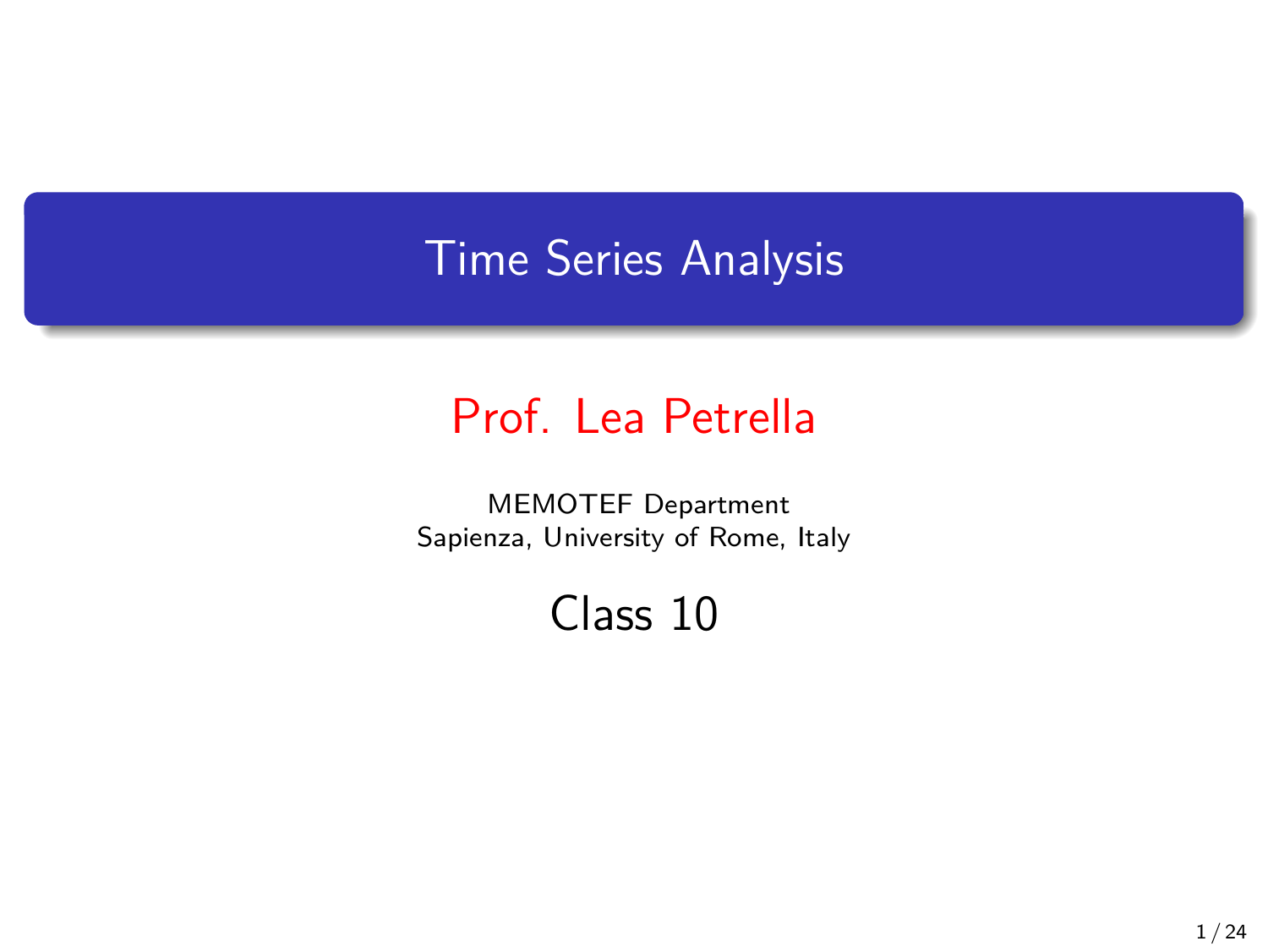- 1 Find a class of models that might have generated the observed series: ARMA, ARIMA, ARCH, GARCH
- 2 Identify the model in a parsimonious way, that is among the models that are good fit for the observed series, the one with few number of covariates (use ACF, PACF, AIC).
- 3 Estimate the parameters.
- 4 Diagnostic: in this step, boh the goodness of fit of the selected model for the oserved series and/or the adequacy of the hypothesis about the distribution of the shock are evaluated.
- 5 Use the selected model for forecasting.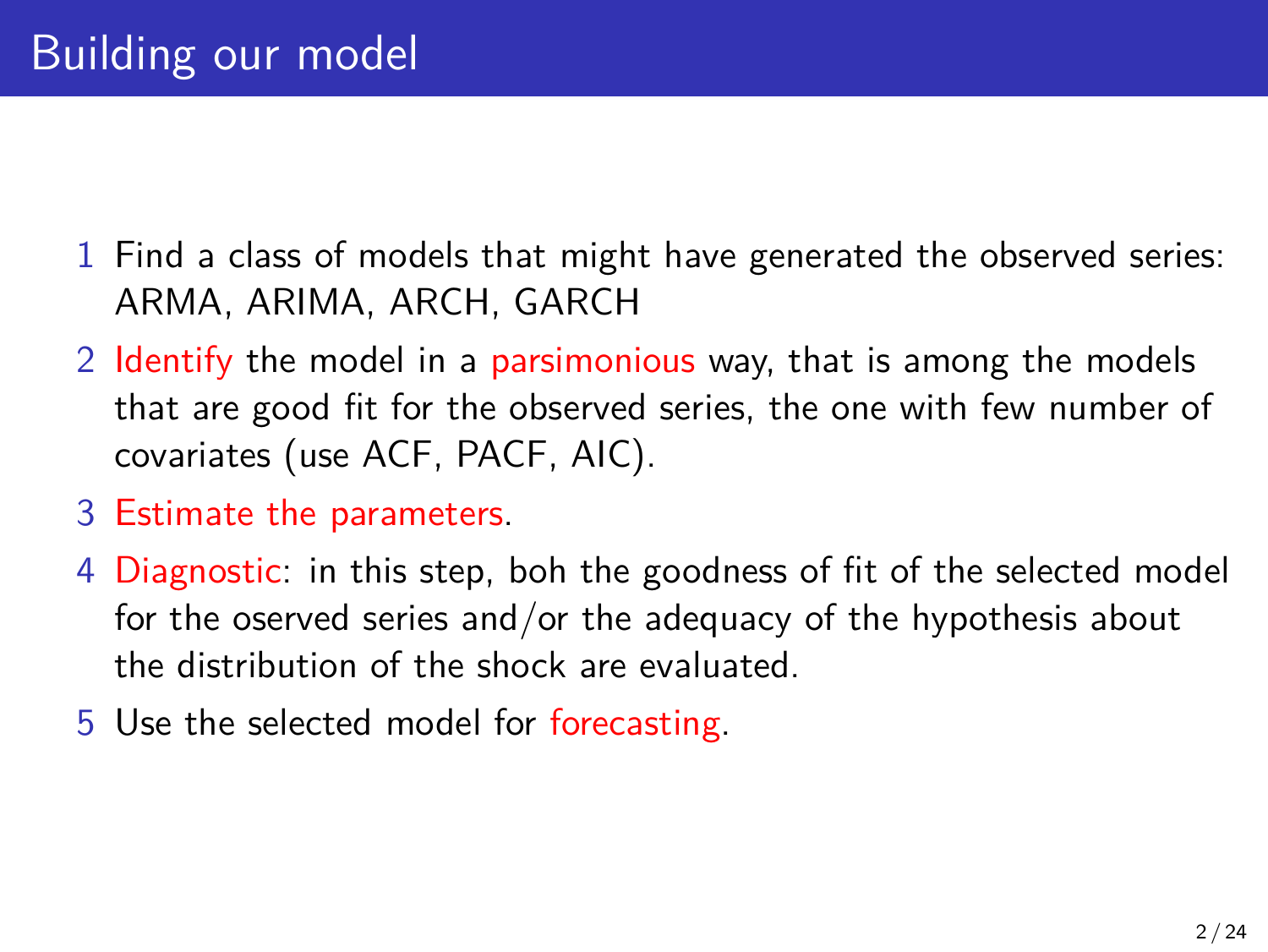- Heuristic method: compares the path of the theoretical and empirical model (estimated with data) using ACF and PACF.
- *AR*(*p*) has ACF that decays slowly towards zero and vanishing PACF for lags greater than *p*.
- *MA*(*q*) has vanishing ACF for lags greater than *q* and PACF that decays slowly towards zero.
- *ARMA*(*p, q*) has ACF that behaves as that of an *AR*(*p*) after the first *q* lags and PACF that behaves as that of an *MA*(*q*) after the first *q* lags.
- In general, it is difficult to identify *ARMA* models.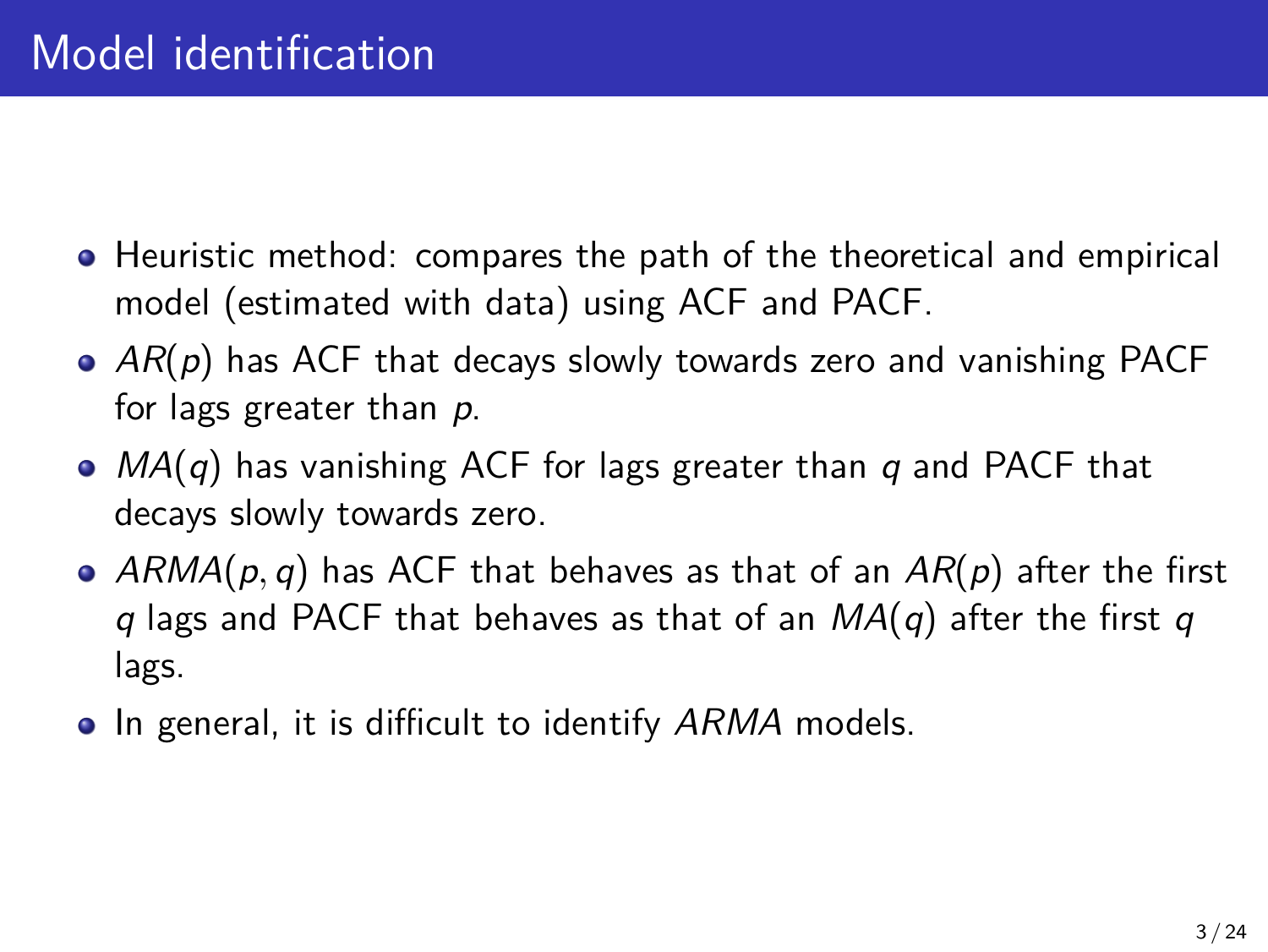- There are three ways to estimate *ARMA* models.
- 1 Least squares.
- 2 Maximum likelihood.
- 3 Method of moments.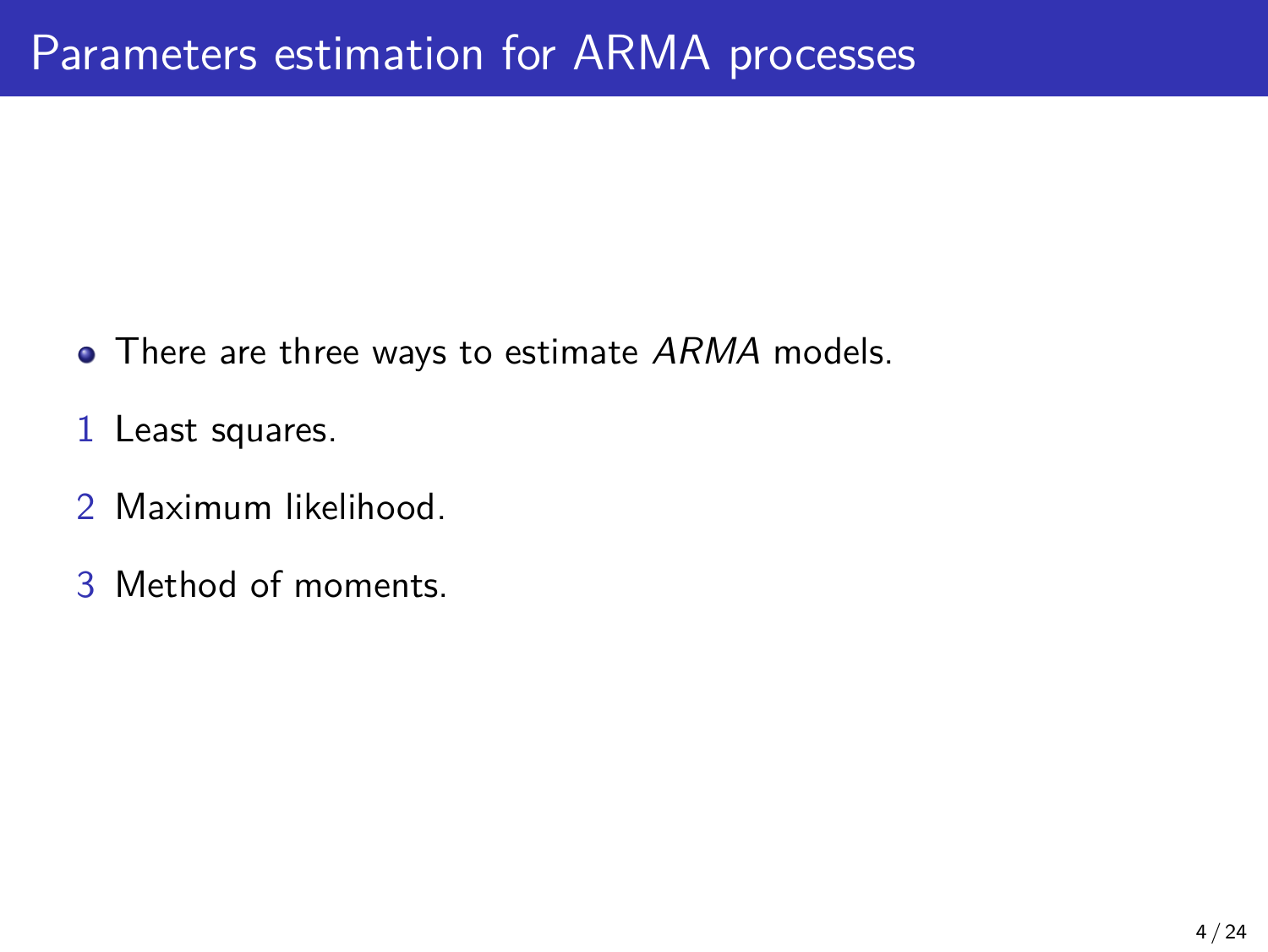- The class of AR is generally not difficult to estimate.
- For this class we can rely on the ordinary least squares estimator (OLS)
- **Consider**

$$
X_t = \varphi_1 X_{t-1} + \varphi_2 X_{t-2} + \ldots + \varphi_p X_{t-p} + \epsilon_t.
$$

**O** The OLS estimator solves:

$$
min_{\varphi_1,\varphi_2,...,\varphi_p}\sum_{t=p+1}^n (X_t - \varphi_1 X_{t-1} - \varphi_2 X_{t-2} - ... - \varphi_p X_{t-p})^2
$$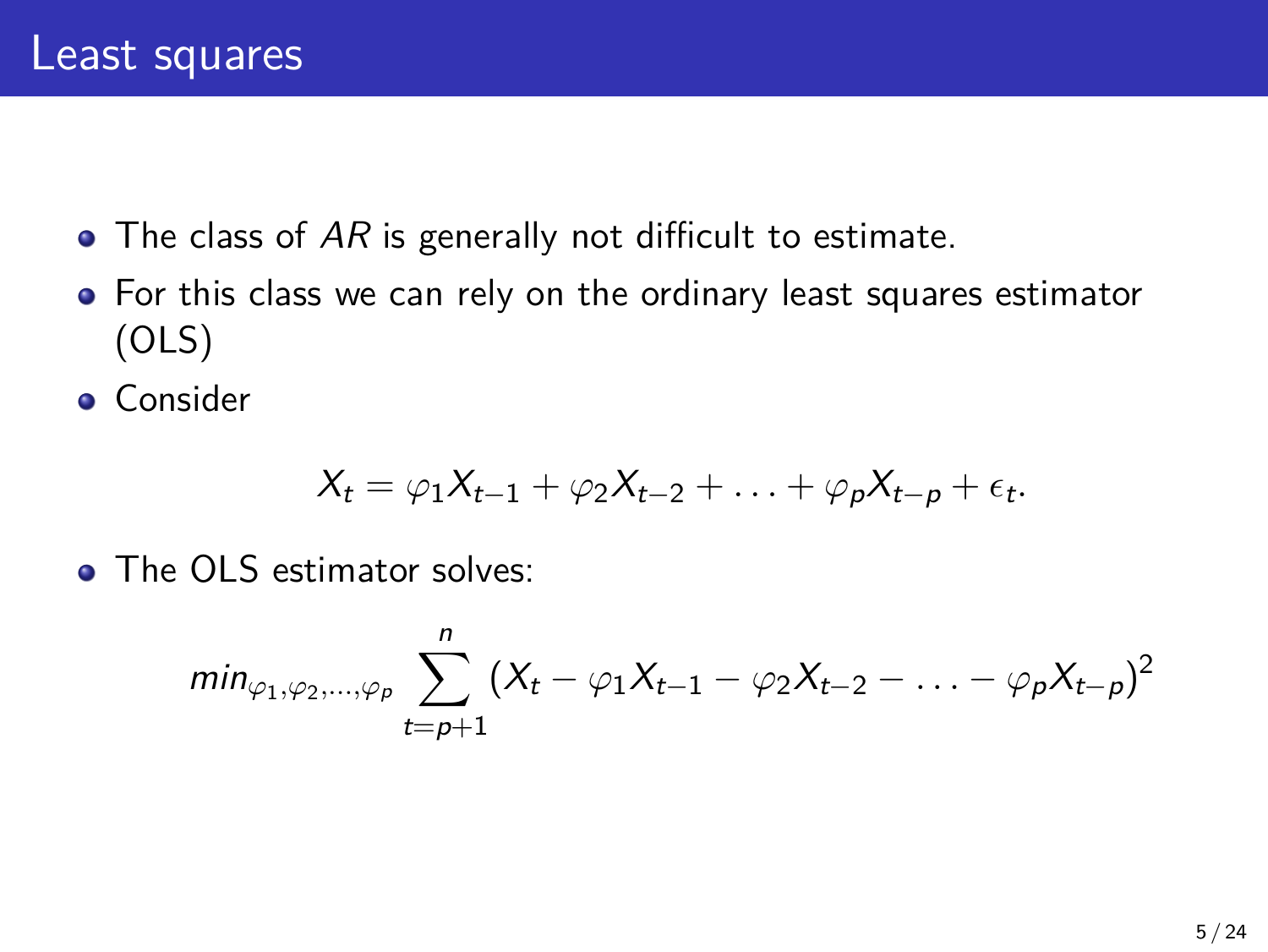• For instance, consider the  $AR(1)$  process:

$$
X_t = \varphi X_{t-1} + \epsilon_t
$$

• The OLS estimator is

$$
\hat{\varphi} = \frac{\sum_{t=1}^{n} X_t X_{t-1}}{\sum_{t=1}^{n} X_{t-1}^2}.
$$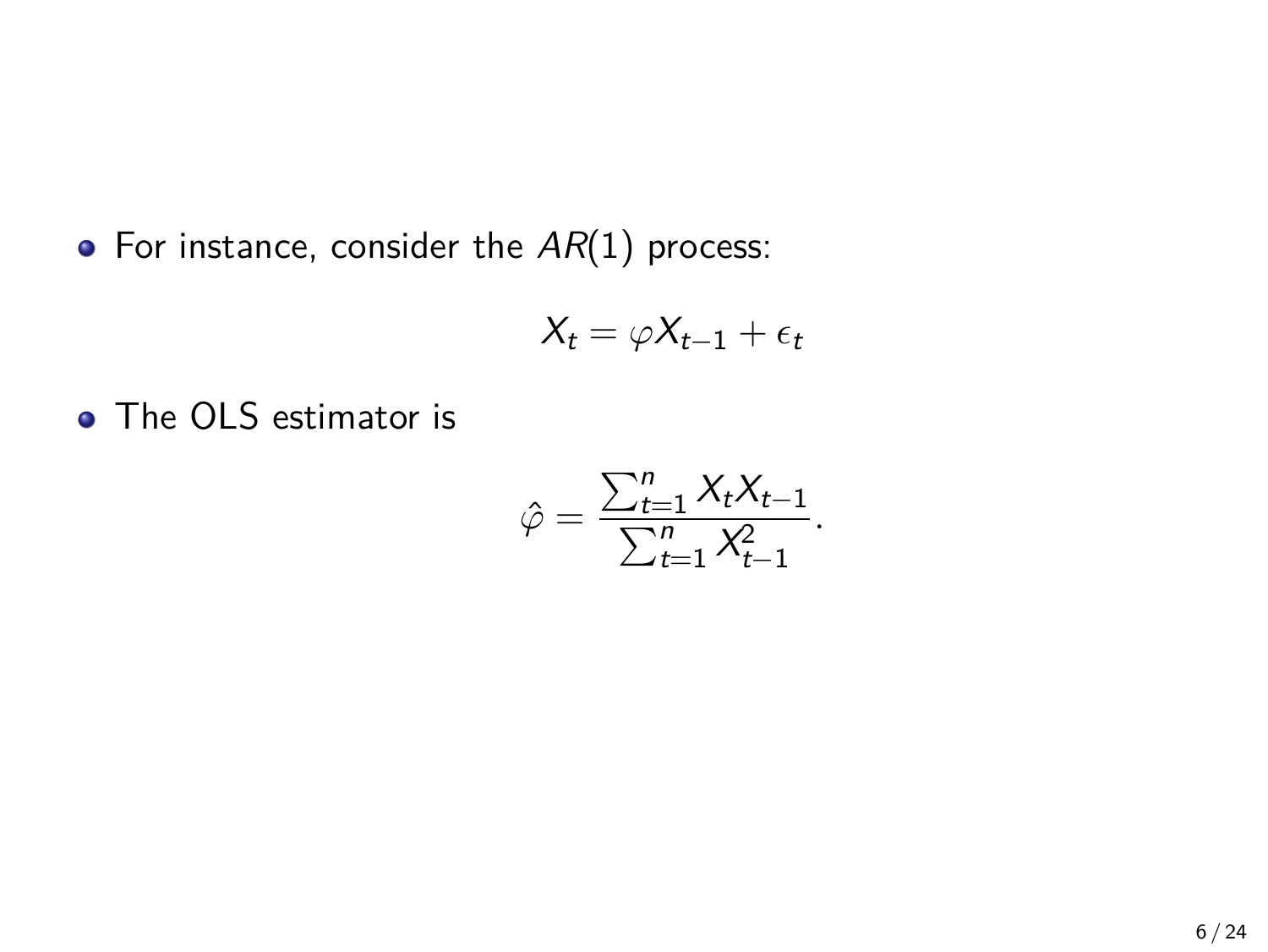- In order to compute the maximum likelihood estimator we need to make assumptions on the distribution of the shocks.
- Generally, it is assumed  $\epsilon_t \sim i.i.d. N(0, \sigma^2)$ .
- Maximum likelihood for AR processes.
- **•** For the AR(1), the exact maximum likelihood function is

$$
L(\varphi, \sigma^2) = f(x_1, x_2, \dots, x_n | \varphi, \sigma^2) =
$$
  
=  $f(x_1 | \varphi, \sigma^2) \times f(x_2 | x_1, \varphi, \sigma^2) \times f(x_3 | x_2, x_1, \varphi, \sigma^2) \times$ 

$$
\times \ldots \times f(x_n | x_{n-1}, \ldots, x_1, \varphi, \sigma^2).
$$

This quantity is function of  $\phi$  and  $\sigma^2.$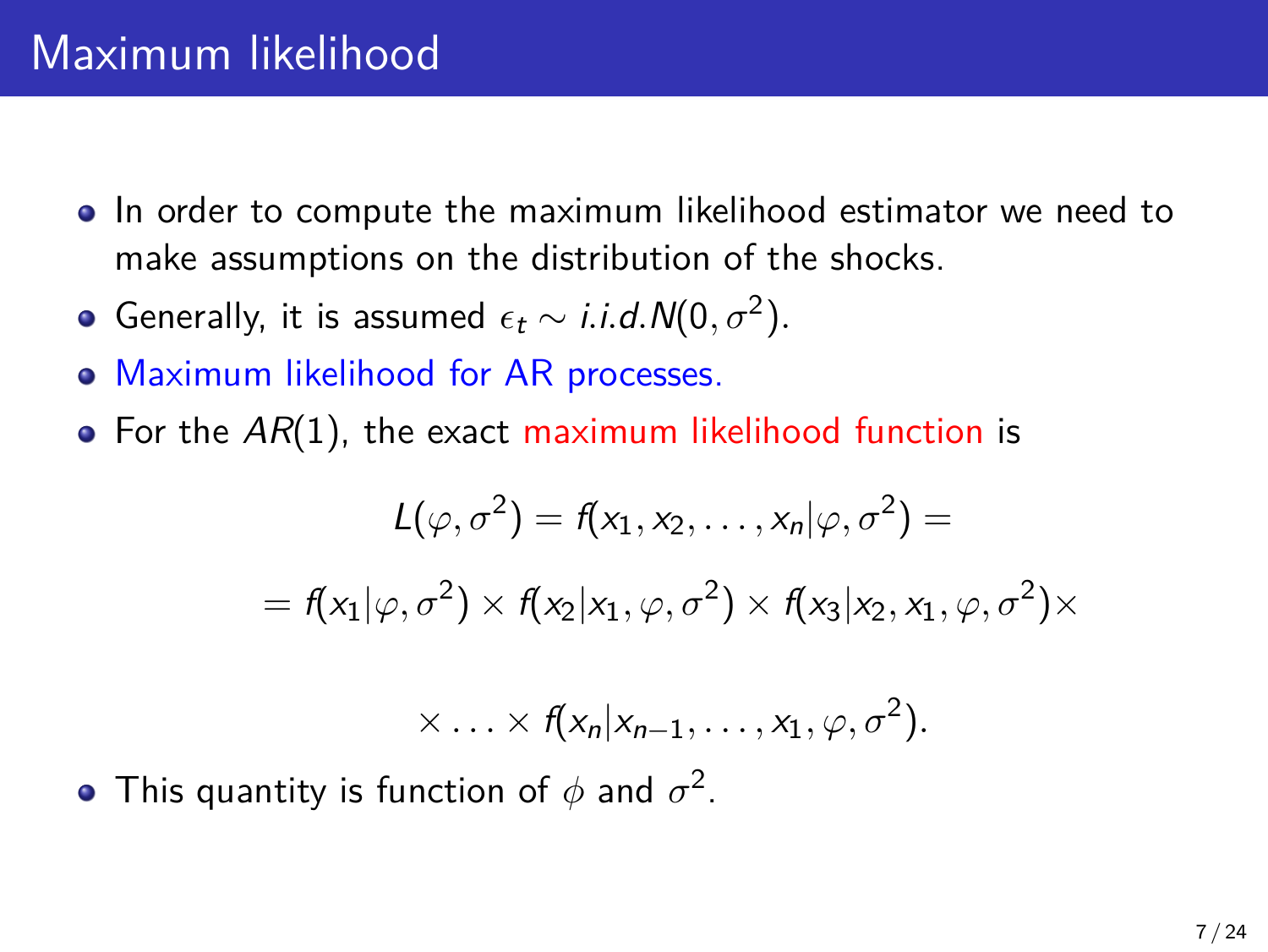- In order to compute the maximum likelihood estimator, it is easier to work with the logarithm of  $L(\varphi,\sigma^{2})$
- The maximum is found by taking partial derivatives:

$$
\frac{\partial {\mathit{I}}(\varphi,\sigma^2)}{\partial \varphi}=0
$$

$$
\frac{\partial I(\varphi,\sigma^2)}{\partial \sigma^2}=0.
$$

- This procedure allows to obtain estimators  $\hat{\varphi}$  and  $\hat{\sigma^2}$  which are the values that maximize the function  $L(\varphi,\sigma^2).$
- Such estimators do not always have closed form solution and numerical procedures are sometimes used to compute them.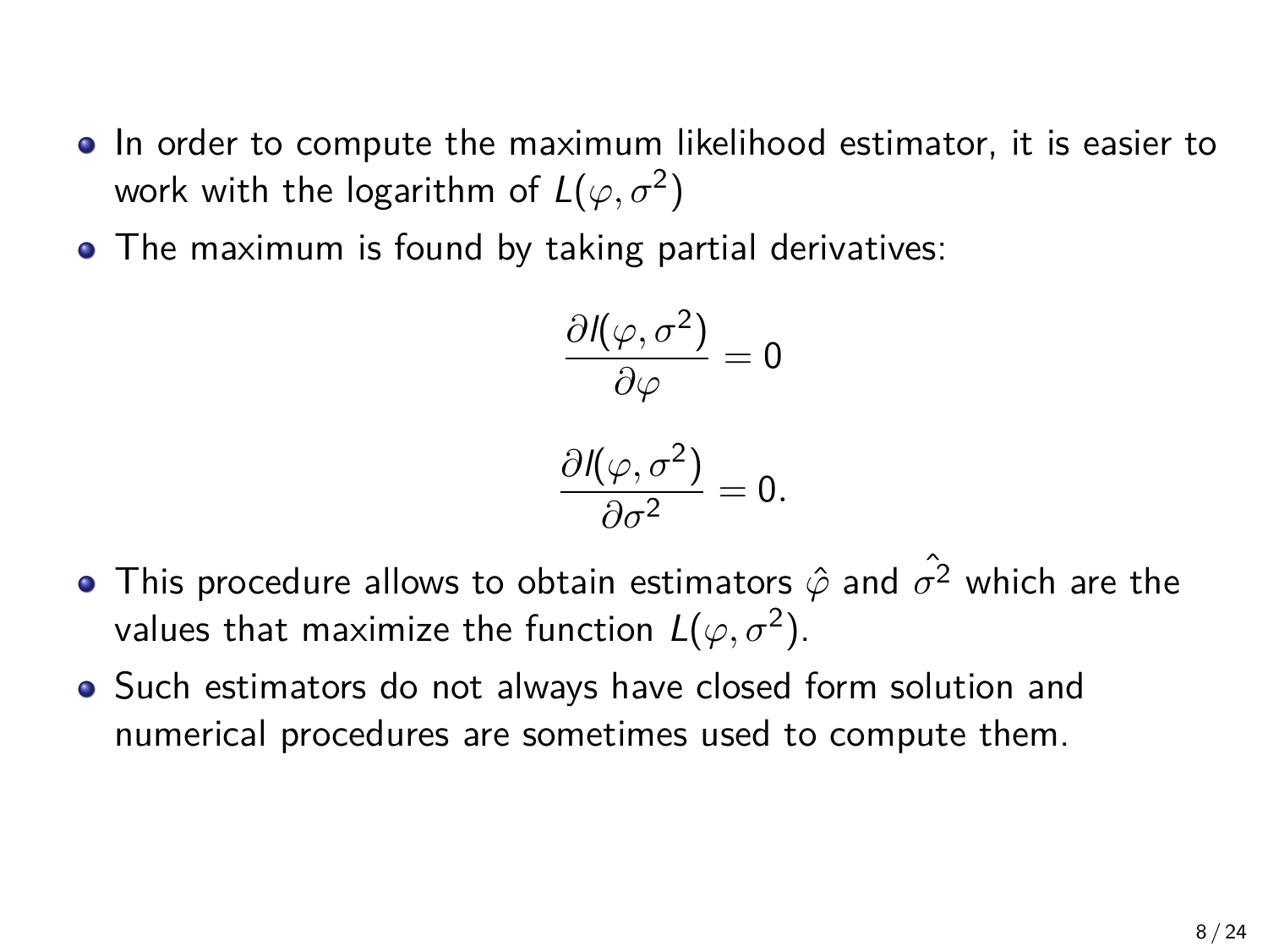- In the case of the  $AR(1)$ , what is the distribution  $f(x_1|\varphi, \sigma^2)$  ?
- Recall that we assumed  $\epsilon_t \sim i.i.d. N(0, \sigma^2)$ .
- We know that

$$
\mathbb{E}(X_1)=0 \text{ and } \mathbb{V}ar(X_1)=\frac{\sigma^2}{(1-\varphi^2)},
$$

- Also, we know that the  $AR(1)$  can be written as an  $MA(\infty)$ .
- Therefore,  $\epsilon_t \sim i.i.d. N(0, \sigma^2)$  implies  $X_1 \sim N(0, \sigma^2/(1-\varphi^2))$ . That is,

$$
f(x_1|\varphi,\sigma^2) = \frac{1}{\sqrt{2\pi\sigma^2/(1-\varphi^2)}}\exp\left\{-\frac{(1-\varphi^2)}{2\sigma^2}x_1^2\right\}.
$$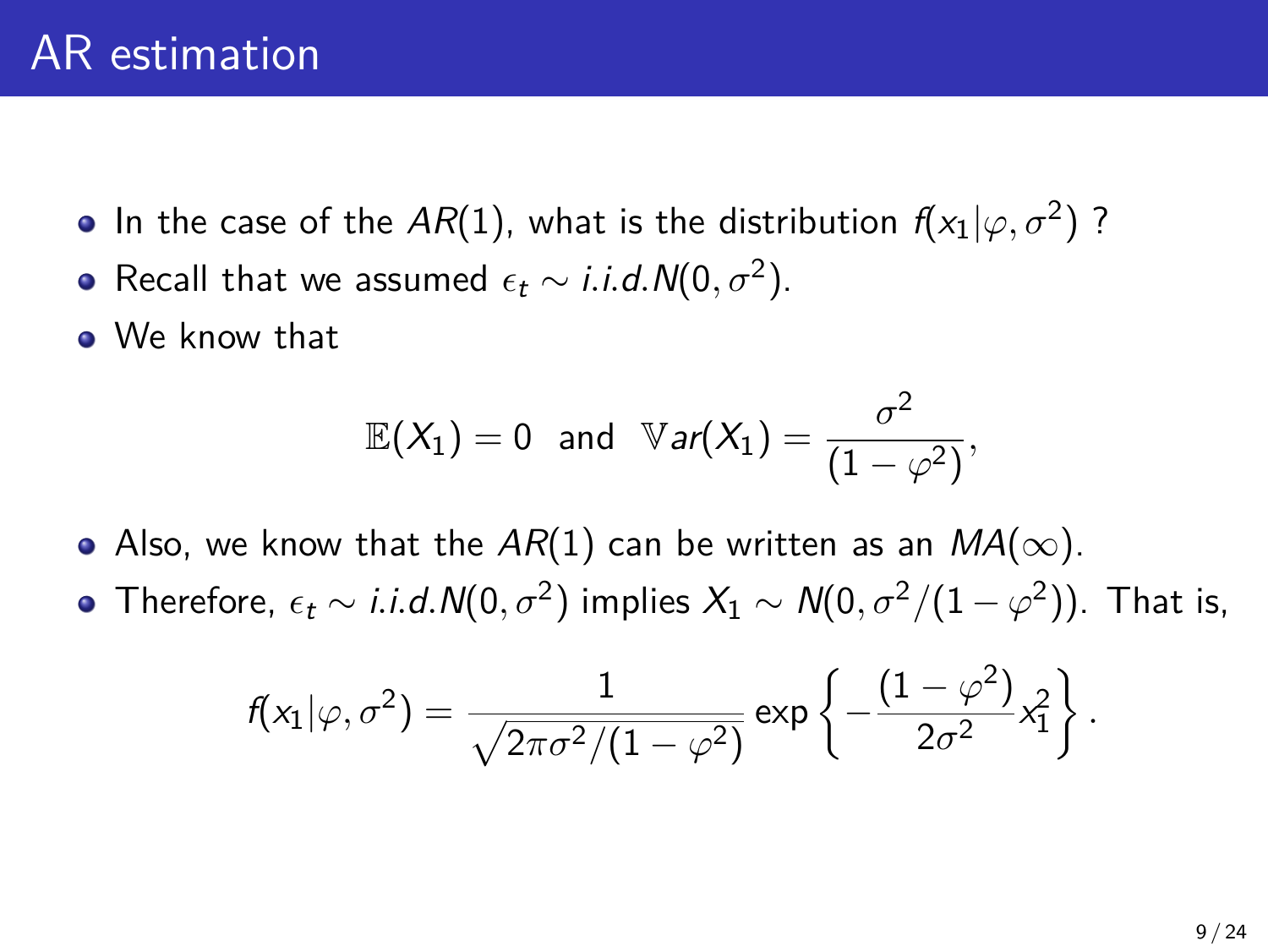- What is the distribution of  $f(x_2|x_1, \varphi, \sigma^2)$  ?
- From the AR(1) equation we see that

$$
X_2=\varphi X_1+\epsilon_2.
$$

• Conditioning on  $X_1 = x_1$  we have

$$
(X_2|X_1=x_1,\varphi,\sigma^2)\sim N(\varphi x_1,\sigma^2),
$$

**•** From which

$$
f(x_2|x_1,\varphi,\sigma^2) = \frac{1}{\sqrt{2\pi\sigma^2}} \exp\left\{-\frac{1}{2\sigma^2}(x_2-\varphi x_1)^2\right\}.
$$

 $\bullet$  Similarly, we can proceed for  $X_3$ . Notice, however, that for the  $AR(1)$ we have

$$
f(x_3|x_2,x_1,\varphi,\sigma^2)=f(x_3|x_2,\varphi,\sigma^2).
$$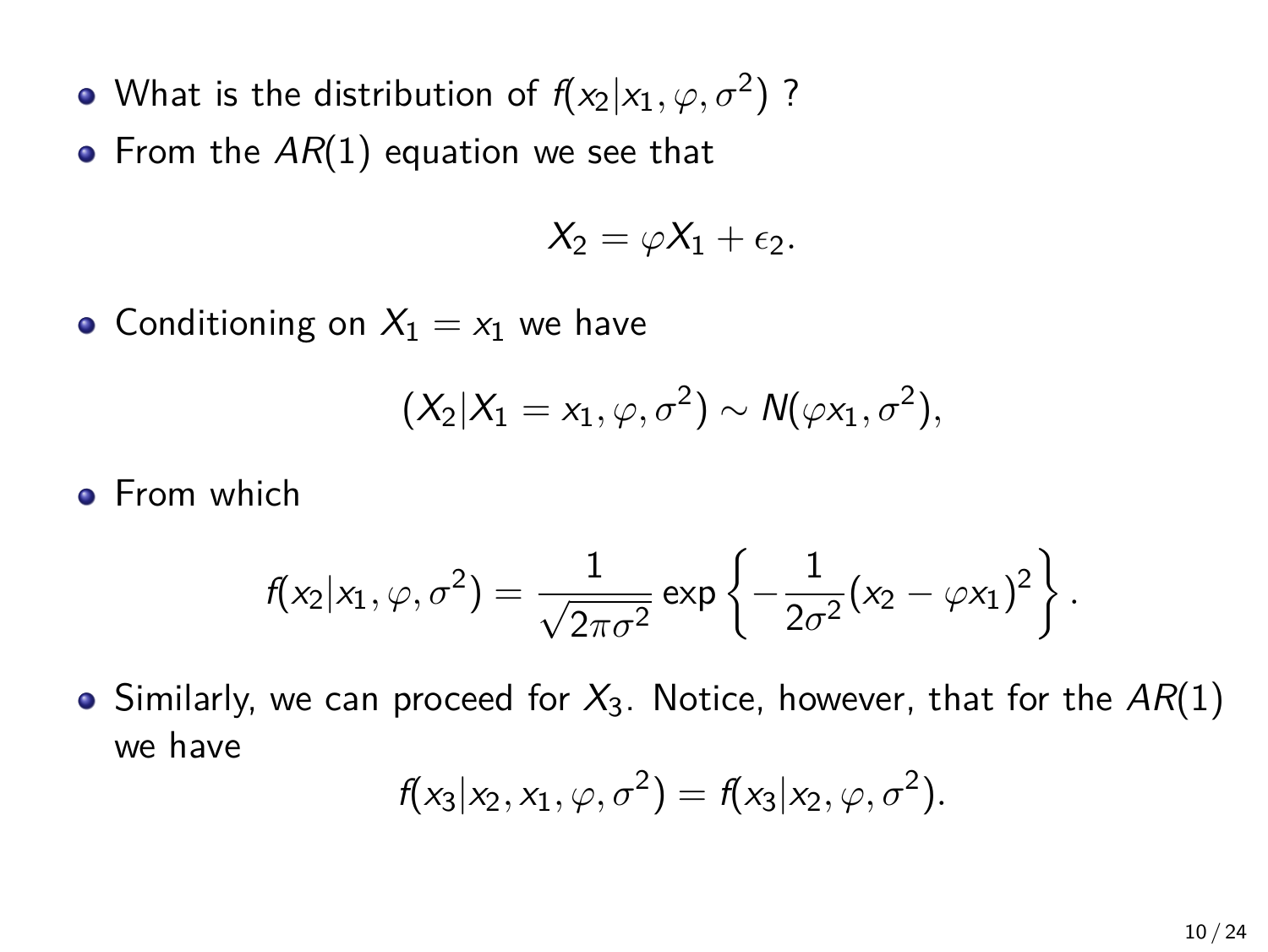$$
f(x_3|x_2,\varphi,\sigma^2) = \frac{1}{\sqrt{2\pi\sigma^2}} \exp\left\{-\frac{1}{2\sigma^2}(x_3-\varphi x_2)^2\right\}
$$

Considering all the variables, the likelihood writes

 $\bullet$ 

$$
L(\varphi, \sigma^2) = \left(1 - \varphi^2\right)^{\frac{1}{2}} \left(\frac{1}{2\pi\sigma^2}\right)^{\frac{n}{2}} \exp\left\{-\frac{\left(1 - \varphi^2\right)}{2\sigma^2}x_1^2\right\} \times
$$

$$
\times \prod_{t=2}^n \exp\left\{-\frac{1}{2\sigma^2}(x_t-\varphi x_{t-1})^2\right\} =
$$

$$
= (1 - \varphi^2)^{\frac{1}{2}} \left(\frac{1}{2\pi\sigma^2}\right)^{\frac{n}{2}} \exp\left\{-\frac{(1 - \varphi^2)}{2\sigma^2}x_1^2\right\} \times \\ \times \exp\left\{-\frac{1}{2\sigma^2}\sum_{t=2}^n (x_t - \varphi x_{t-1})^2\right\}.
$$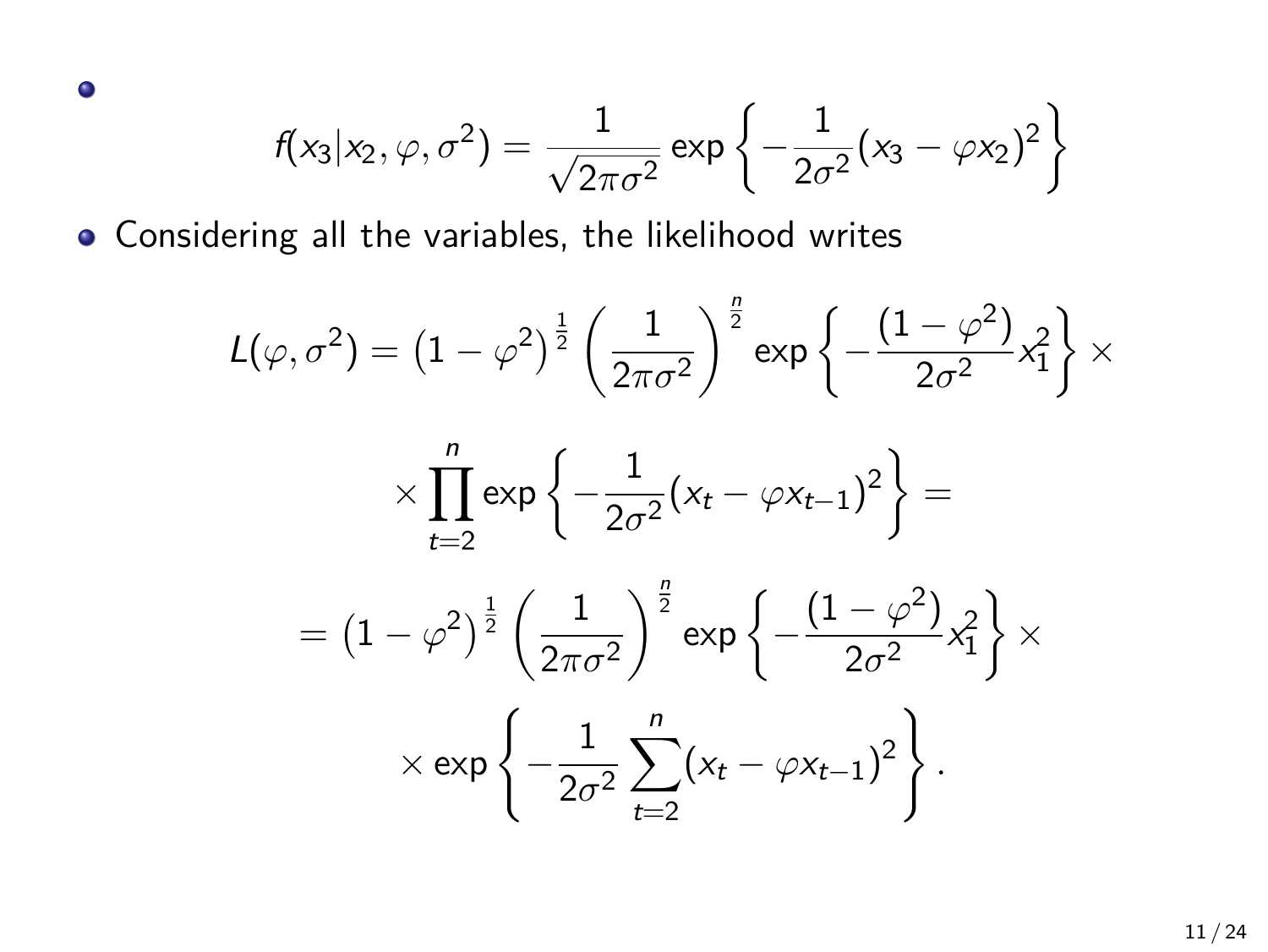In order to compute the maximum likelihood estimator, the logarithm of the likelihood function is considered:

$$
I(\varphi, \sigma^2) = -\frac{n}{2} \log(2\pi\sigma^2) + \frac{1}{2} \log(1-\varphi^2) - \frac{1}{2} \sum_{t=2}^n (x_t - \varphi x_{t-1})^2.
$$

Then, the maximum is computed via partial derivatives:

$$
\frac{\partial J(\varphi, \sigma^2)}{\partial \varphi} = 0
$$

$$
\frac{\partial I(\varphi,\sigma^2)}{\partial \sigma^2}=0.
$$

- From this we derive  $\hat{\varphi}$  and  $\hat{\sigma^2}$  that have no closed form solution and should be computed numerically.
- Alternatively, we can consider the conditional likelihood, where the observation *x*<sup>1</sup> is seen as deterministic.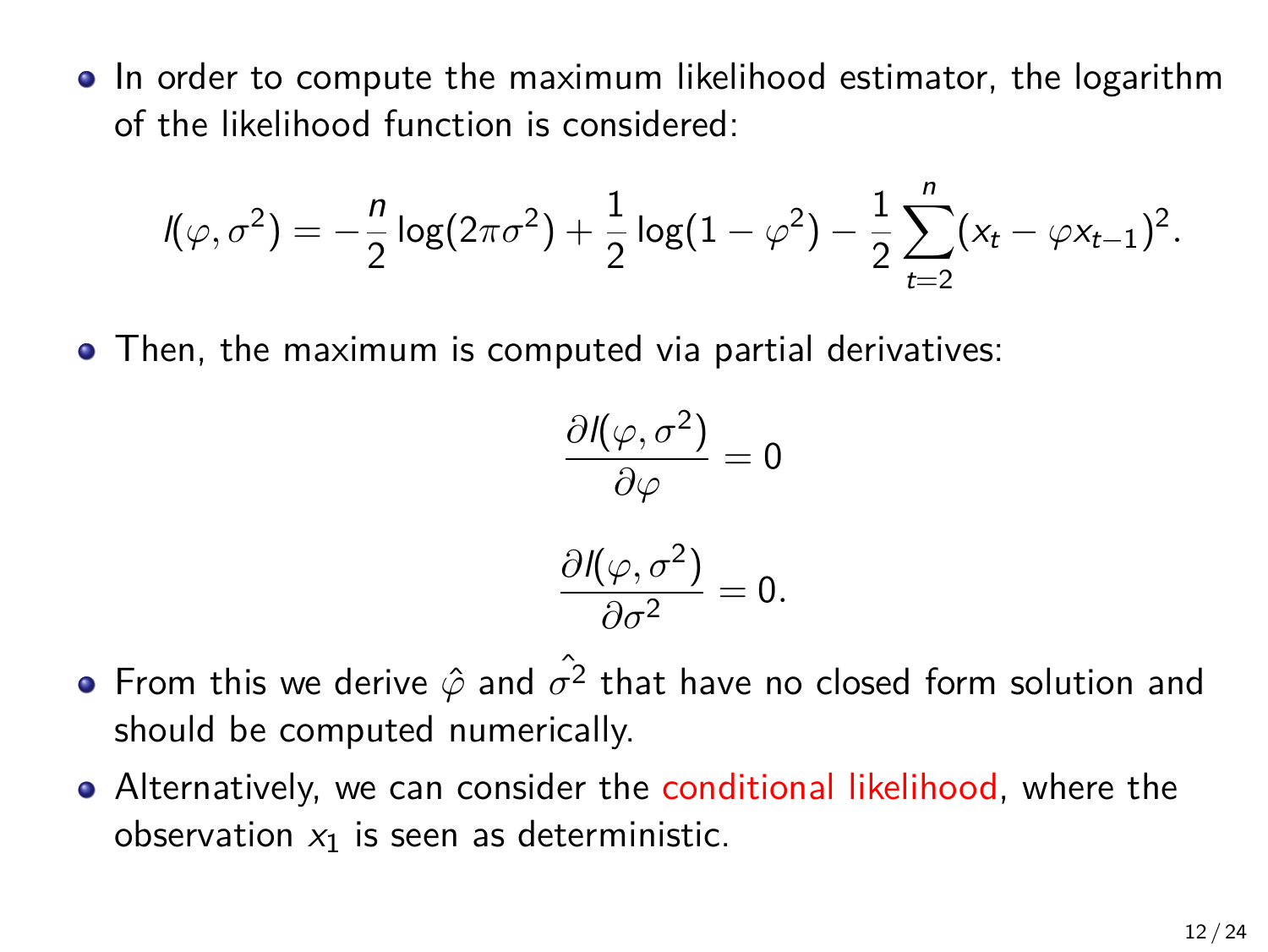• The conditional likelihood function is given by

$$
L(\varphi, \sigma^2) = \prod_{t=2}^n f(x_t | x_{t-1}, \varphi, \sigma^2) =
$$

$$
\left(\frac{1}{2\pi\sigma^2}\right)^{\frac{n-1}{2}} \prod_{t=2}^n \exp\left\{-\frac{1}{2\sigma^2}(x_t - \varphi x_{t-1})^2\right\}.
$$

**·** Log likelihood becomes

$$
I(\varphi,\sigma^2) = -\frac{n-1}{2}\log(2\pi) - \frac{n-1}{2}\log(\sigma^2) - \frac{1}{2\sigma^2}\sum_{t=2}^n(x_t - \varphi x_t)^2.
$$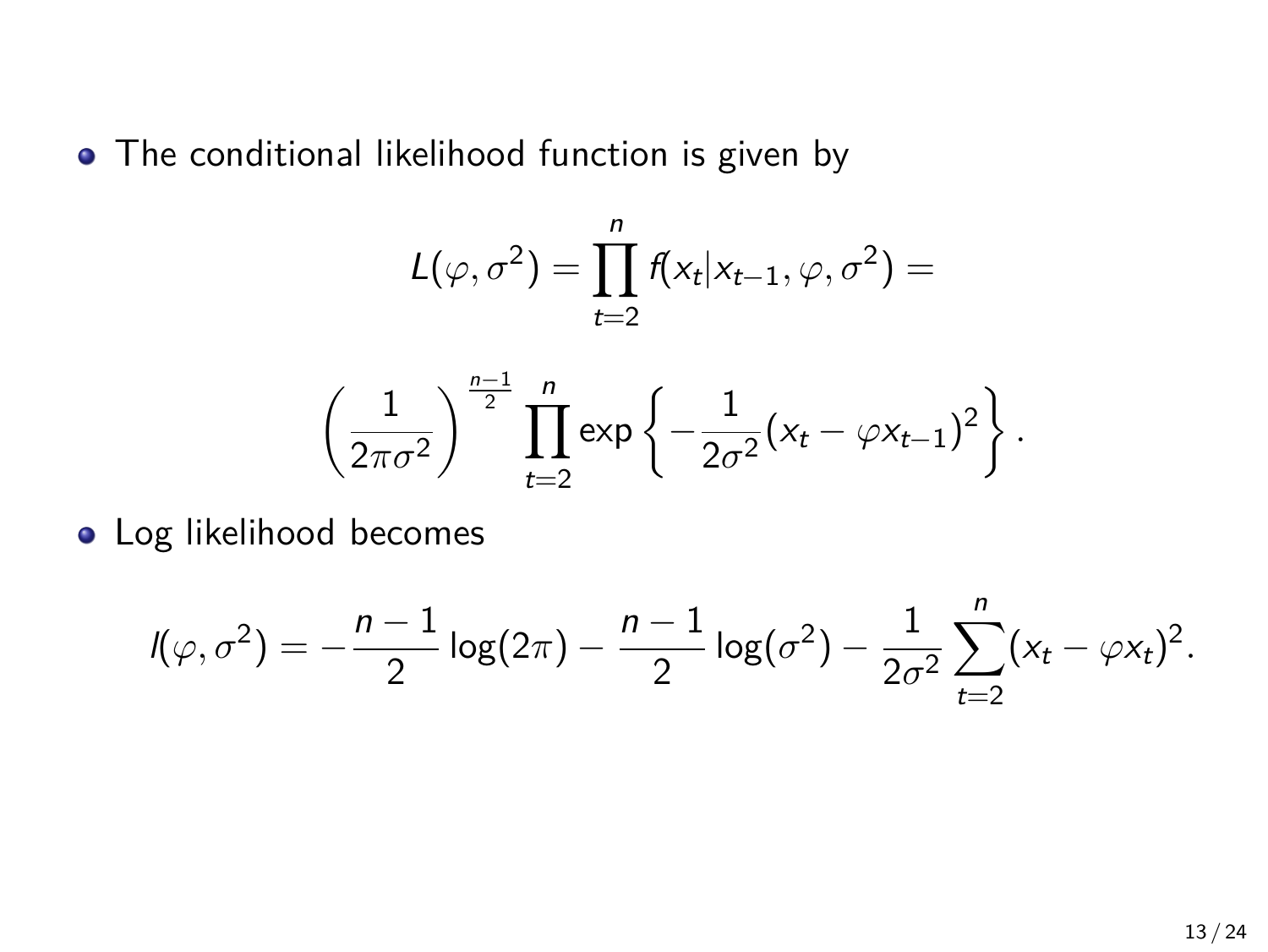- It can be shown that minimizing that function with respect to the parameters is equivalent to finding the least squares estimators.
- It can be shown that if the number *n* of observation of the time series is high, the contribution of *x*<sup>1</sup> becomes null. Then, the procedures are asymptotically equivalent.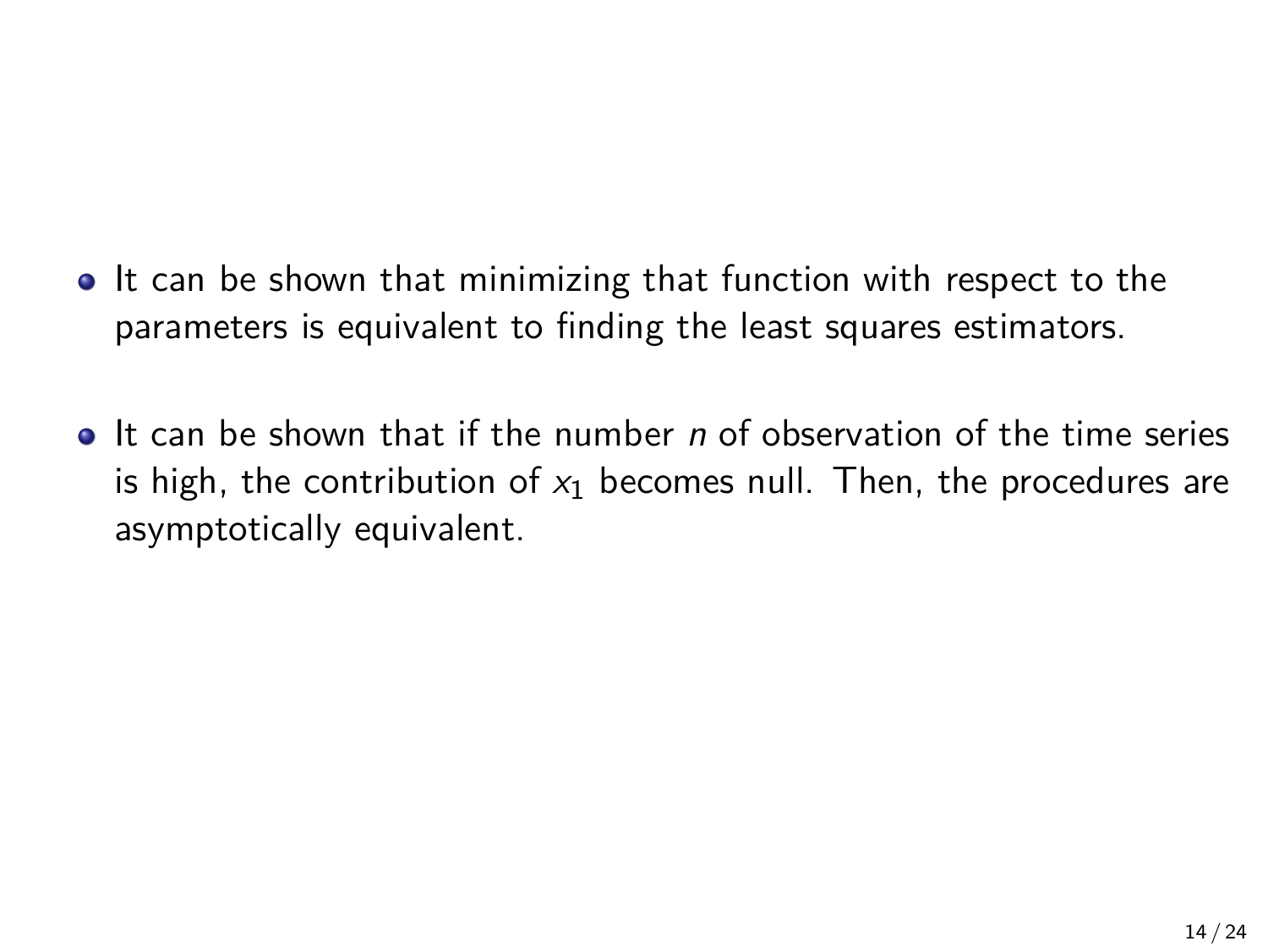- For MA processes OLS estimation does not apply because the shocks cannot be observed
- Thus, the technique of the conditional maximum likelihood is considered.
- Consider an  $MA(1)$  process and assume to know  $\epsilon_0 =$  known.
- The likelihood function writes

$$
L(\theta, \sigma^2) = \left(\frac{1}{\sqrt{2\pi\sigma^2}}\right)^n \exp\left\{-\frac{1}{2\sigma^2}\sum_{t=1}^n (x_t - \theta\epsilon_{t-1})^2\right\}.
$$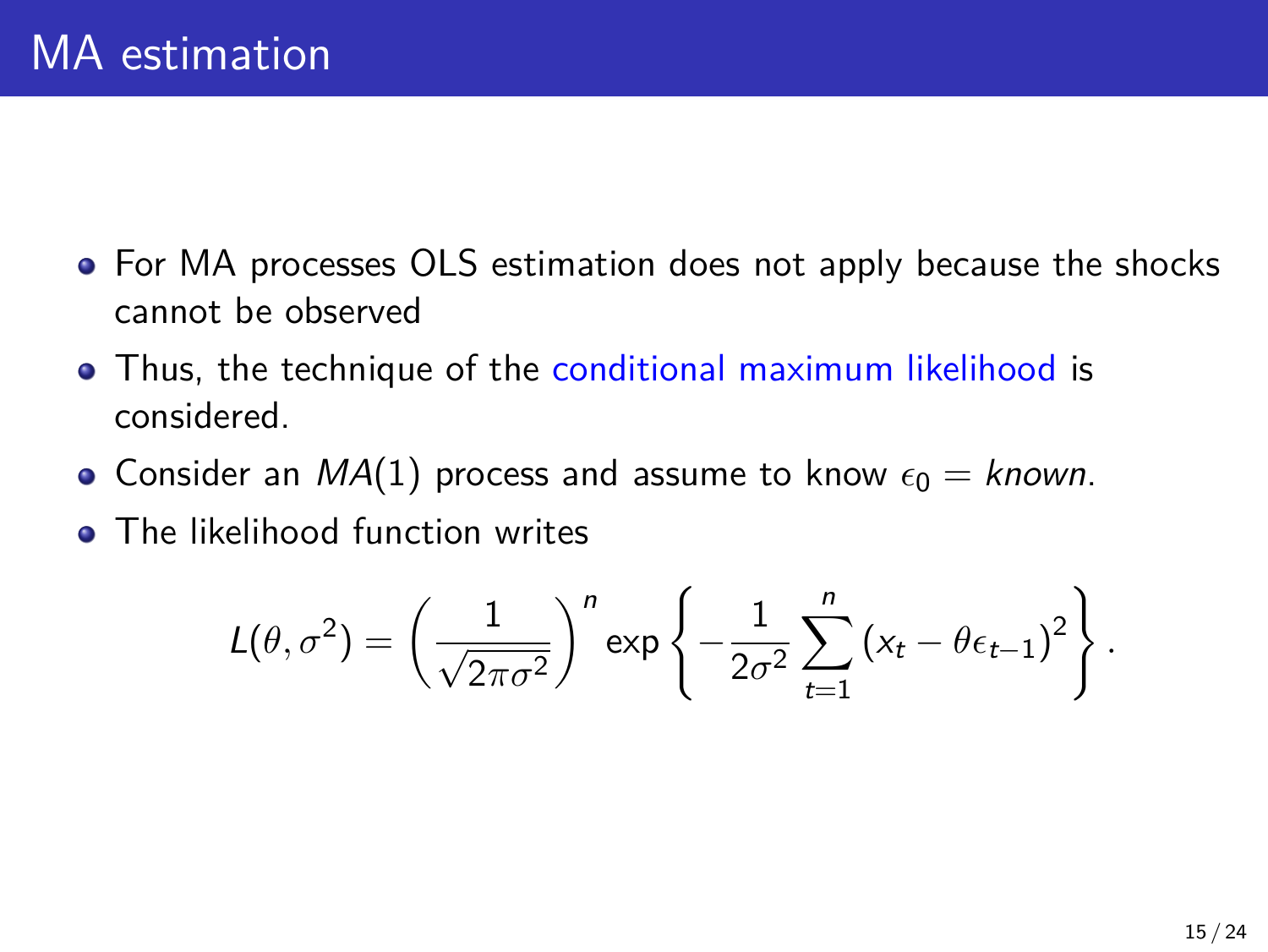- Differently form  $x_t$ ,  $\epsilon_t$  are not observed.
- However, assuming to know  $\epsilon_0$ ,  $\epsilon_1$ ,  $\epsilon_2$ ,... can be obtained recursively.
- Unfortunately, the resulting likelihood is non linear in *θ*, so it can be evaluated only by means of numerical procedures.
- The exact likelihood is even more complicated and does not allow to obtain the estimators in closed form.
- In order to write the likelihood function of an *ARMA* process it takes to put together the two parts (*AR* and *MA*).
- Also in this case, we need numerical procedures to obtain estimates.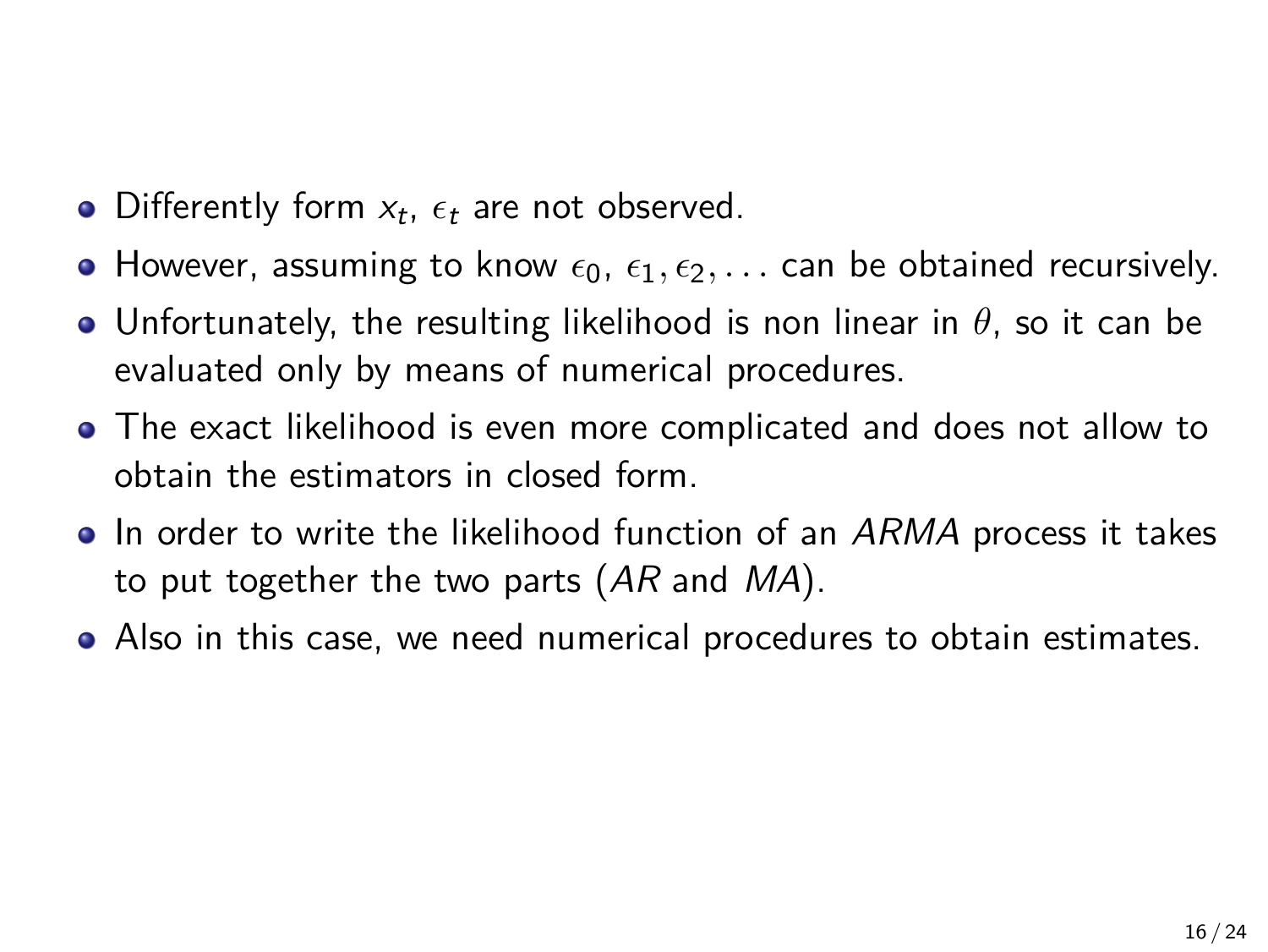- The randomness associated with the fact that the relevant quantities of the generating process are estimates, does not allow to know the choice of the orders on *p* and *q*.
- For each analyzed series, we obtain a set of models (pairs of *p* and *q*) among which the best one is chosen.
- The choice is based on a parsimonious criteria, the preferred model will be that one with the smallest number of parameters.
- **•** Empirical rule: If the value of the estimates  $\hat{\xi} = (\hat{\theta}, \hat{\varphi})$  lies inside the interval [*−*2*se*(*ξ*ˆ)*,* <sup>2</sup>*se*(*ξ*ˆ)] we claim that *<sup>ξ</sup>*<sup>ˆ</sup> is not significant and set  $\hat{\xi} = 0$ . Otherwise, we claim  $\hat{\xi}$  is significant and use the model.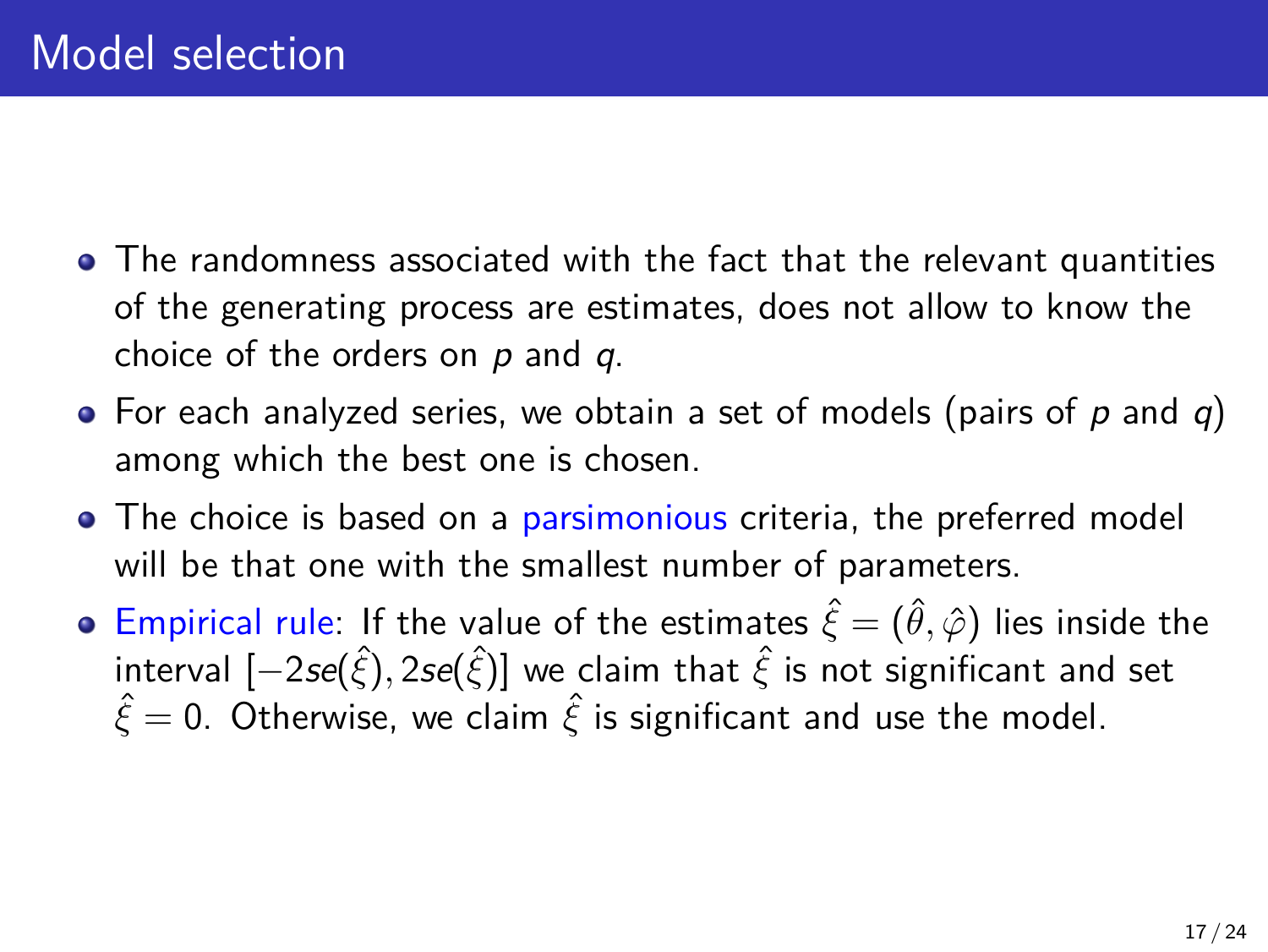- The same conclusion holds when considering the *p*-value, *P*.
- *P* is a number *∈* [0*,* 1] that measure the evidence in the data in favor of the null hypothesis  $H_0$ . Small values for P indicate evidence against  $H_0$ .
- **If** *P* is high ( $> 0.5$ ) accept the null hypothesis  $H_0$ :  $H_0$ :  $\hat{\xi} = 0$ .  $\textsf{Otherwise}, \text{ for } P < 0.5, \text{ reject the null hypothesis } \mathit{H}_0: \hat{\xi} = 0, \text{ so } \hat{\xi} \text{ is }$ significant and can be used in the model.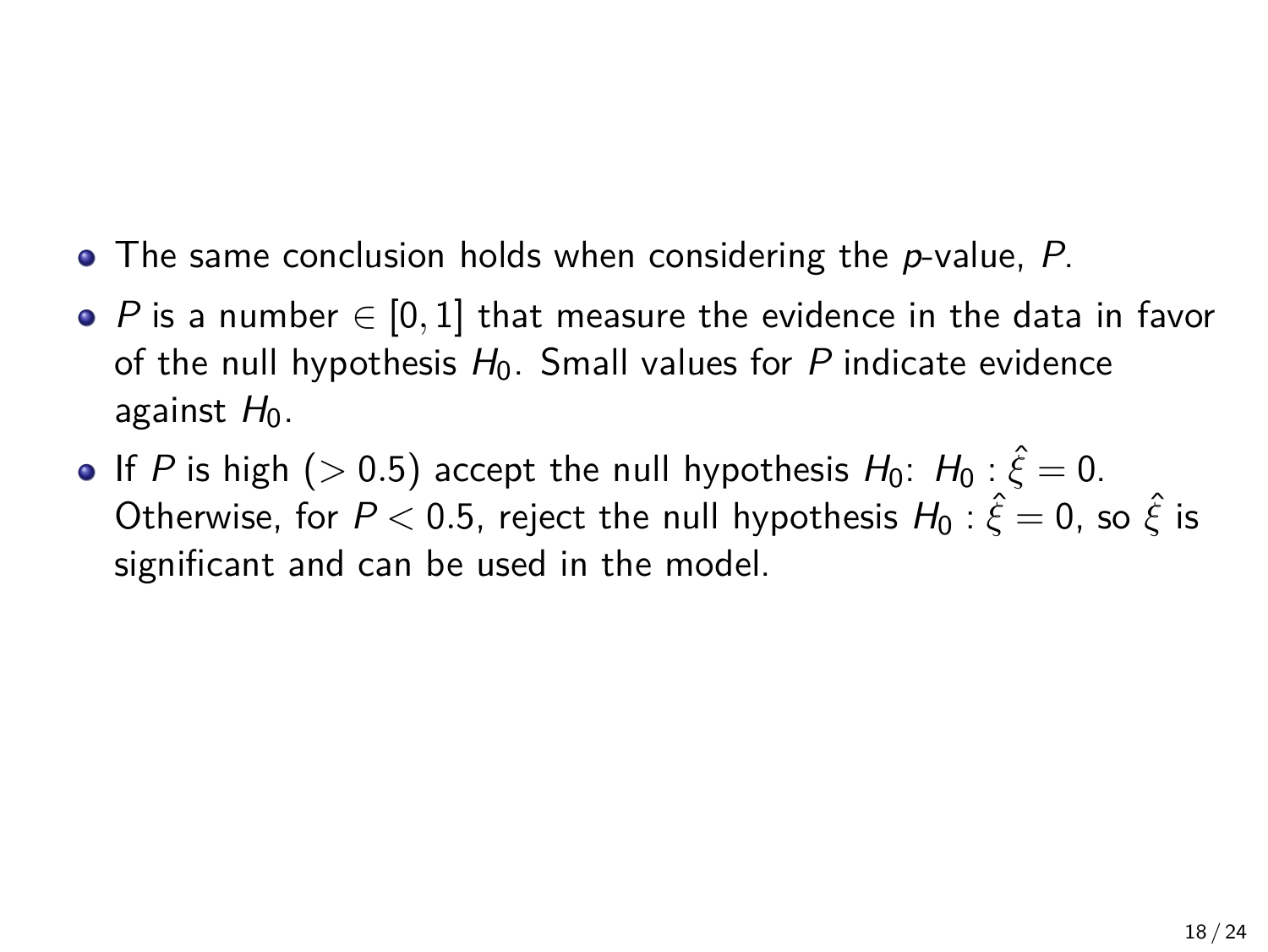• A well known automatic selection criteria is the AIC (Akaike Information Criterion)

$$
AIC(p,q) = n \log(\hat{\sigma}^2(p,q)) + 2(p+q).
$$

- $\hat{\sigma}^2(p,q)$  represents the variance of the residuals and  $2(p+q)$  is a penalizing factor.
- Compute the AIC value for different values of *p* and *q* in the model and choose those that minimize the AIC.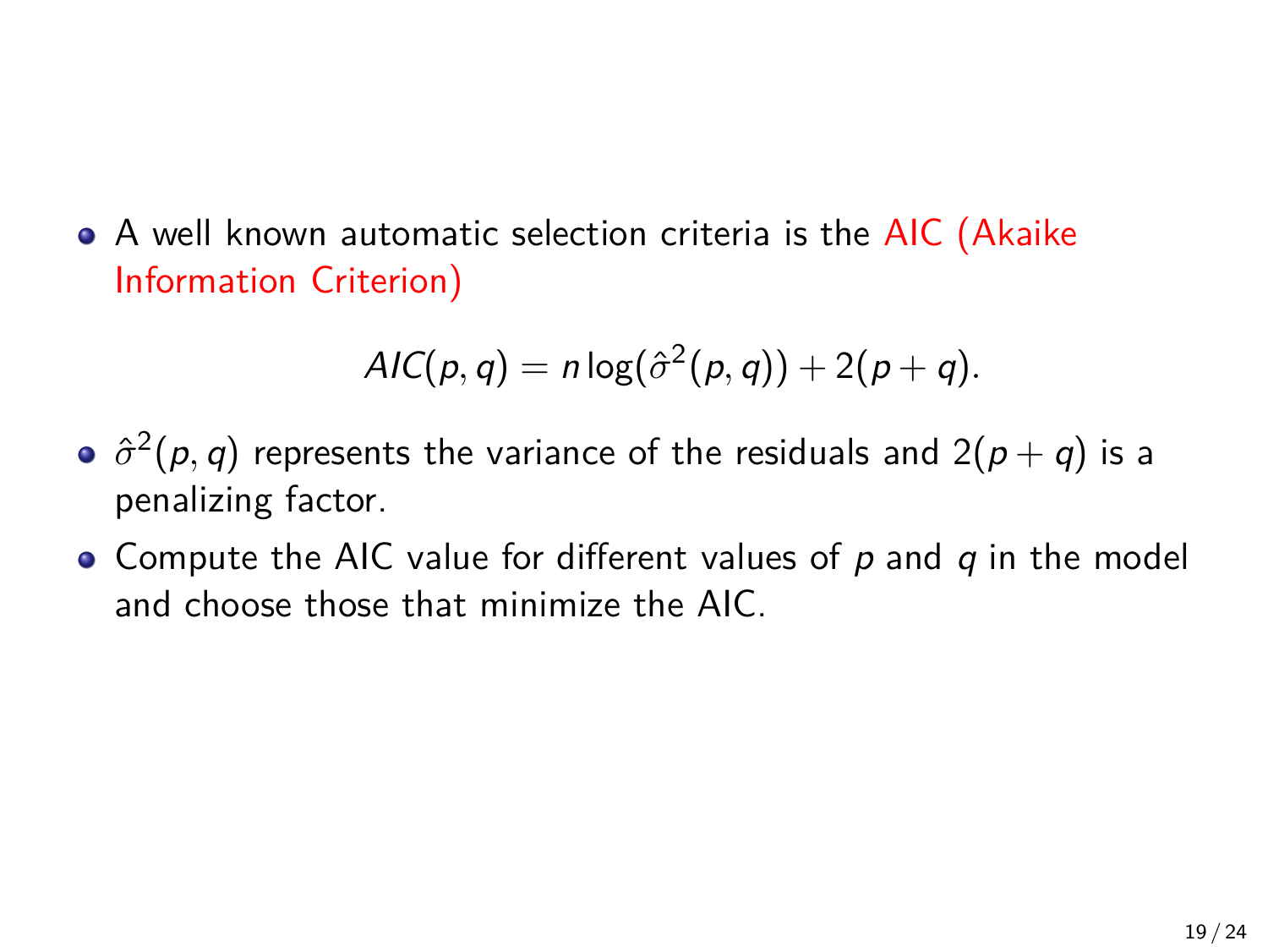- The higher the orders of *p* and *q* the better the fit (increasing the number of covariates better explains the phenomenon) and the less is the variance of residuals  $\hat{\sigma}^2(p,q)$ .
- However, high orders of *p* and *q* increases the number of parameters that need to be estimated, thus the randomness in the final outcome.
- In particular, when using the model for forecasting, the forecast error will depend both on the variance of the residuals and on the errors in the parameters estimation.
- For this reason, AIC depends on a penalizing factor that increases as the number of parameters increases.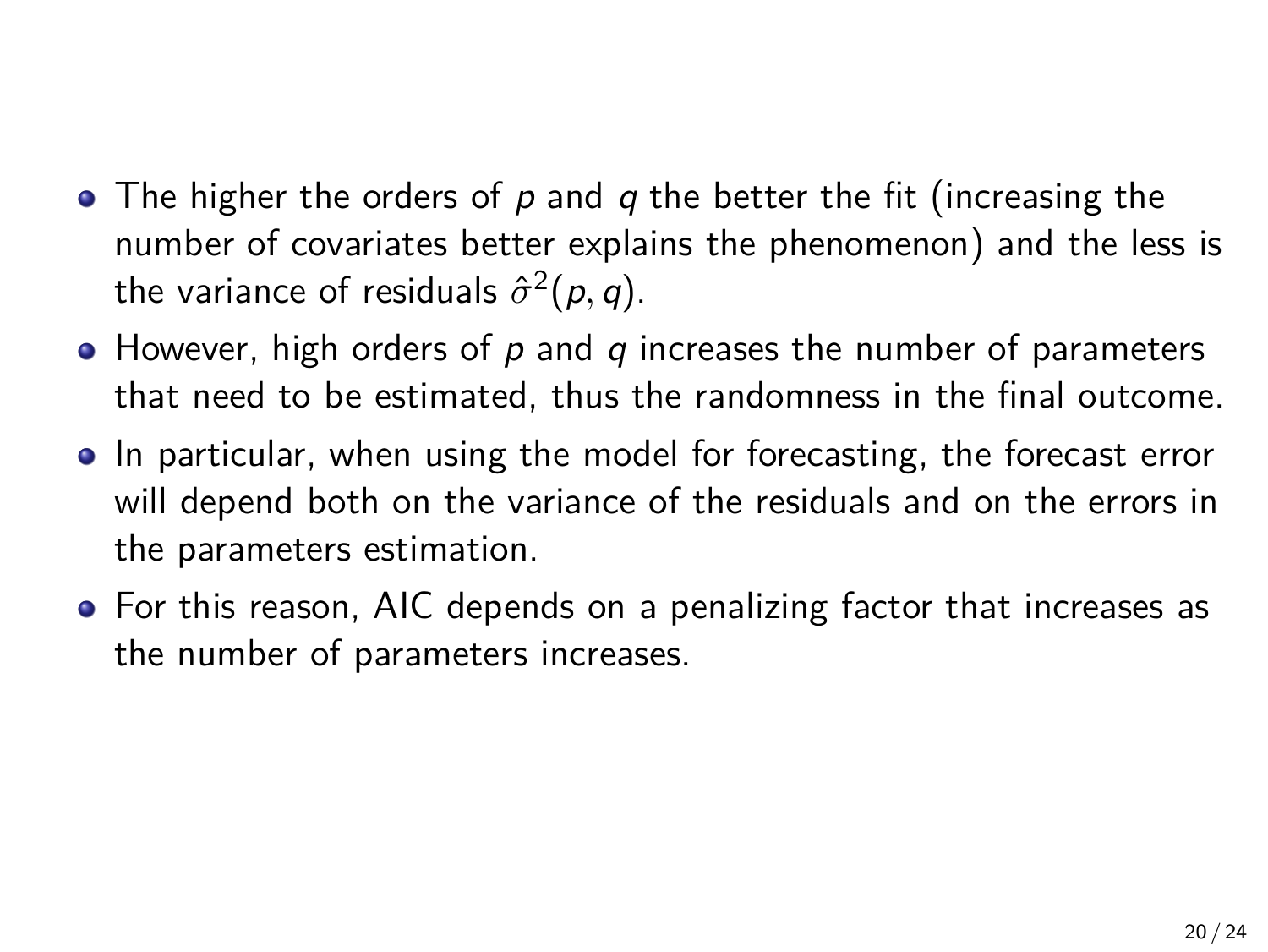## **Diagnostic**

After having identified the model (chosen the order) and estimated the parameters, diagnostic operations are aimed at checking the goodness of the fit based on the observed residuals

$$
\hat{\epsilon}=x_t-\hat{\varphi}_1x_{t-1}-\ldots\hat{\varphi}_px_{t-p}-\hat{\theta}_1\epsilon_{t-1}-\ldots-\hat{\theta}_q\epsilon_{t-q}.
$$

- The goal is to check if the observed residuals satisfy the underlying hypothesis of the model, very important is the uncorrelation (WN).
- Recall that the goal of time series models is to explain the serial autocorrelation of the phenomena.
- The chosen model should capture and explain "all" the existing dependence.
- If the chosen model does not explain the phenomenon, it will not capture some part of the correlation that will remain in the residuals that will appear correlated (no WN)!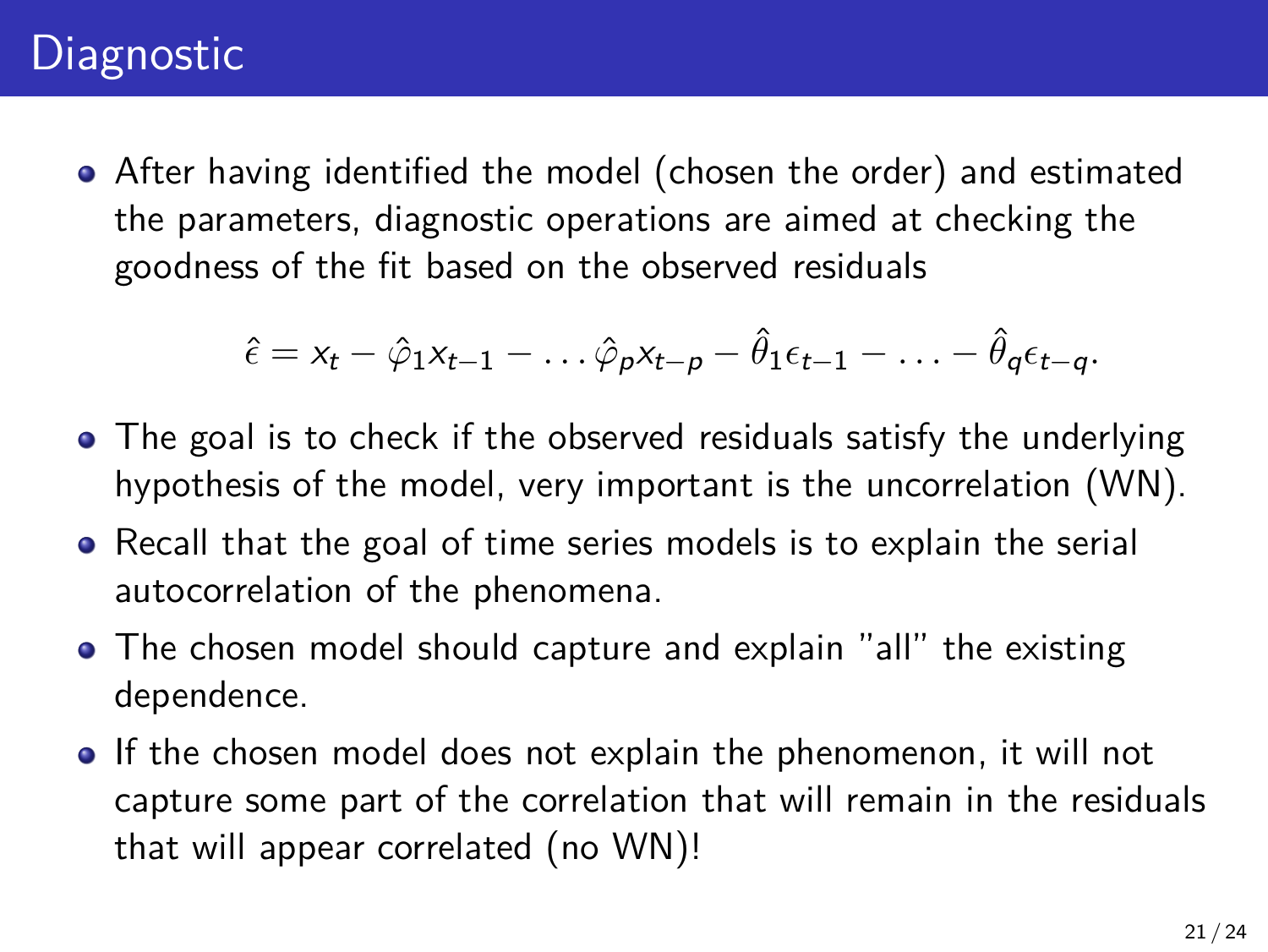- The residuals time series can be analyzed as we studied.
- ACF, *ρ*ˆ*ϵ*(*h*), and PACF, *ϕ*ˆ *<sup>ϵ</sup>*(*kk*), can be computed. If their values lie outside the interval

$$
\left[-\frac{1.96}{\sqrt{n}},\frac{1.96}{\sqrt{n}}\right]
$$

then, *ρ*ˆ*ϵ*(*h*) and *ϕ*ˆ *<sup>ϵ</sup>*(*kk*) are significantly different from zero and we can conclude that the model is inadequate.

• Indeed, under the Gaussianity assumption

$$
\left[-\frac{1.96}{\sqrt{n}}, \frac{1.96}{\sqrt{n}}\right]
$$

is the critical region for accepting a test on  $\rho_{\epsilon}(h)$  at 5% significance level.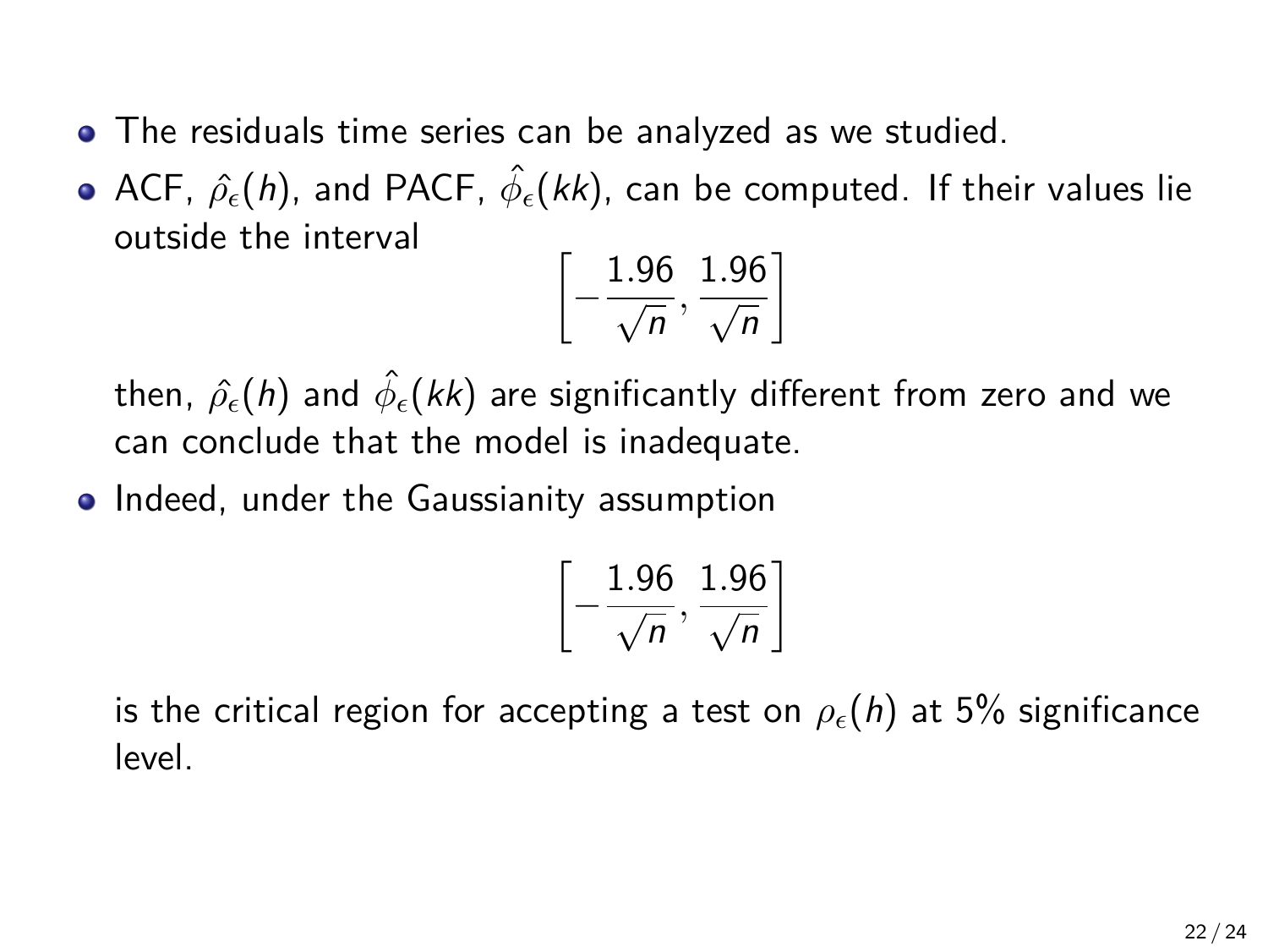- The behaviour of the ACF observed on the residuals can be checked as *h* varies, by plotting two lines parallel to the *x*-axis in  $[-\frac{1.96}{\sqrt{n}}, +\frac{1.96}{\sqrt{n}}]$ .
- We can also use statistical test procedures to see if the residuals are uncorrelated, that is if  $H_0: \hat{\rho}_{\epsilon}(h) \approx 0$  for each *h*.
- The Box-Pierce test is based in the statistic

$$
Q_M = n \sum_{h=1}^M \hat{\rho}_{\epsilon}^2(h).
$$

- *M* is the number of autocorrelation (typically *n/*2). We expect *Q<sup>M</sup>* small for a correct choice of the model.
- A modified version is the Ljung-Box test

$$
Q_M^* = n(n+2) \sum_{h=1}^M \frac{\hat{\rho}_{\epsilon}^2(h)}{(n-h)}.
$$